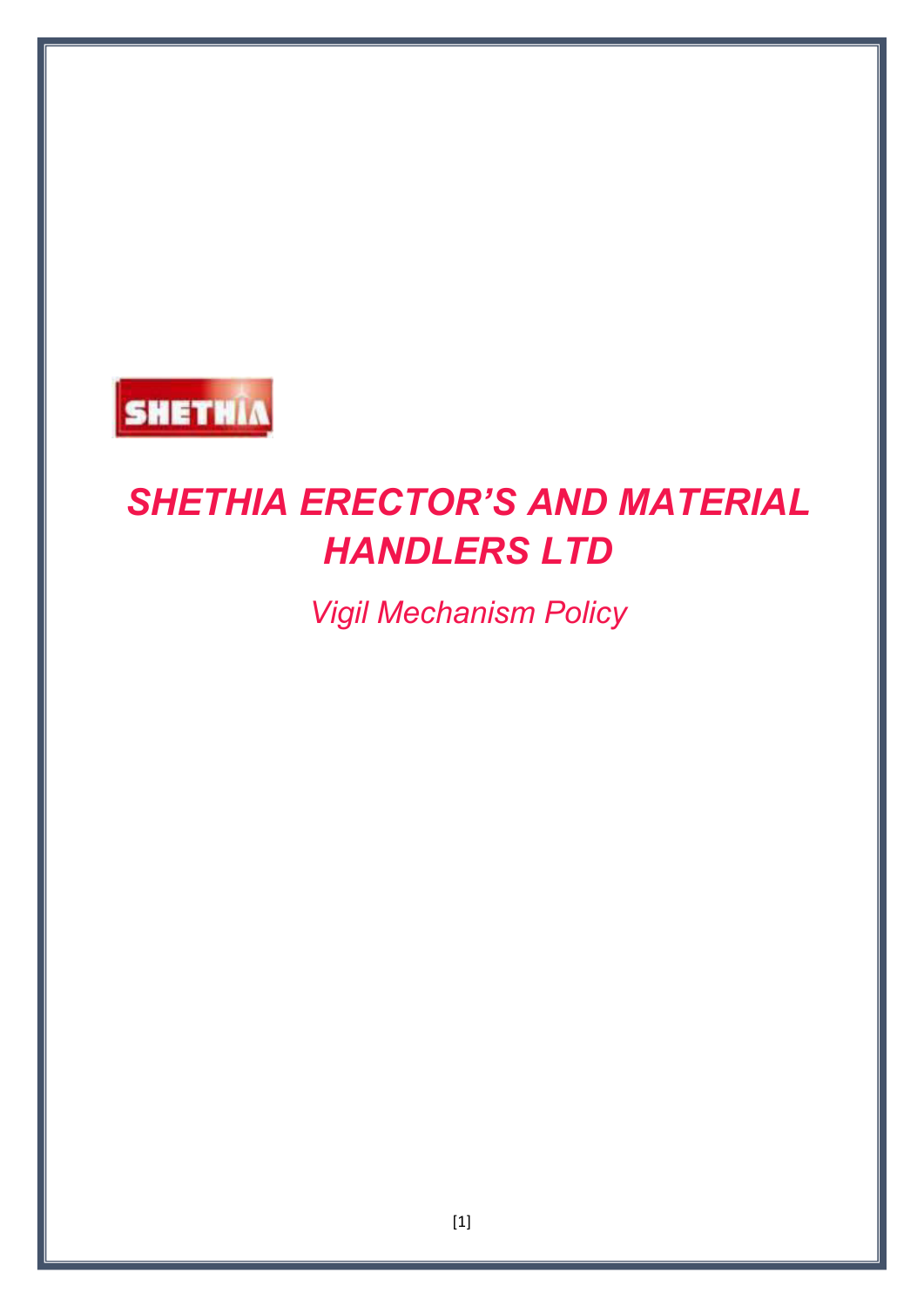#### **Vigil Mechanism Policy**

As per the provisions of sub-section 9 section 177 of the Companies Act, 2013 read with Rule 7 of Companies (Meetings of Board and its Powers) Rules 2014, every Listed Company and the companies belonging to the following class or classes shall establish a vigil mechanism policy for directors and employees to report genuine concerns. The following classes of the Companies are covered under these provisions:

(a) the Companies which accept deposits from the public;

(b) the Companies which have borrowed money from banks and public financial institutions in excess of fifty crore rupees.

The Audit Committee of the Company shall oversee the vigil mechanism. The mechanism shall provide for committee for adequate safeguards against victimization of persons who use such mechanism and make provisions for direct access to the chairperson of Audit Committee in appropriate or exceptional cases. The establishment of vigil mechanism shall be disclosed on the website of the Company.

Shethia Erector's And Material Handlers Limited ("SEAMHL" or the "Company") being a Company falling under the class as mentioned above, needs to establish a mechanism called "Vigil mechanism" for employees to report to the management instances of unethical behavior, actual or suspended, fraud or violation of the Company's Code of Conduct.

Accordingly, the Company in compliance with section 177 of the Companies Act, 2013 hereby establishes and adopts a Vigil Mechanism Policy Policy for the Company.

The Vigil Mechanism Policy of the Company is as mentioned below:

#### **A. POLICY OBJECTIVES**

The Company is committed to adhere to the highest standards of ethical moral and legal conduct of business operations. To maintain these standards, the company encourages its employees who have concerns about suspected misconduct to come forward and express these concerns without fear of punishment of unfair treatment. A vigil mechanism provides a channel to the employees and directors to report to the management concerns about the unethical behavior, actual or suspected fraud or violation of the codes of conductor policies .The mechanism provides for adequate safeguards against victimization of employees and directors to avail of the mechanism and also provides for direct access to the Chairman of the Audit Committee.

This neither releases employees from their duty of confidentiality in the course of their work nor can it be used as a route for raising malicious or unfounded allegations against people in authority and/or colleagues in general.

#### **B. SCOPE OF THE POLICY**

This Policy covers malpractices and events which have taken place/suspended to have taken place, misuse or abuse of authority, fraud or suspended fraud, violation of company rules, manipulations, negligence causing danger to public health and safety, misappropriation of monies and other matters or activity on account of which the interest of the Company is affected and formally reported by complainants concerning its employees

#### **C. DEFINITIONS**

**"Alleged wrongful conduct"** shall mean violation of law, infringement of company's rules & policies, misappropriation of monies, actual or suspected fraud, substantial and specific danger to public health and safety or abuse of authority."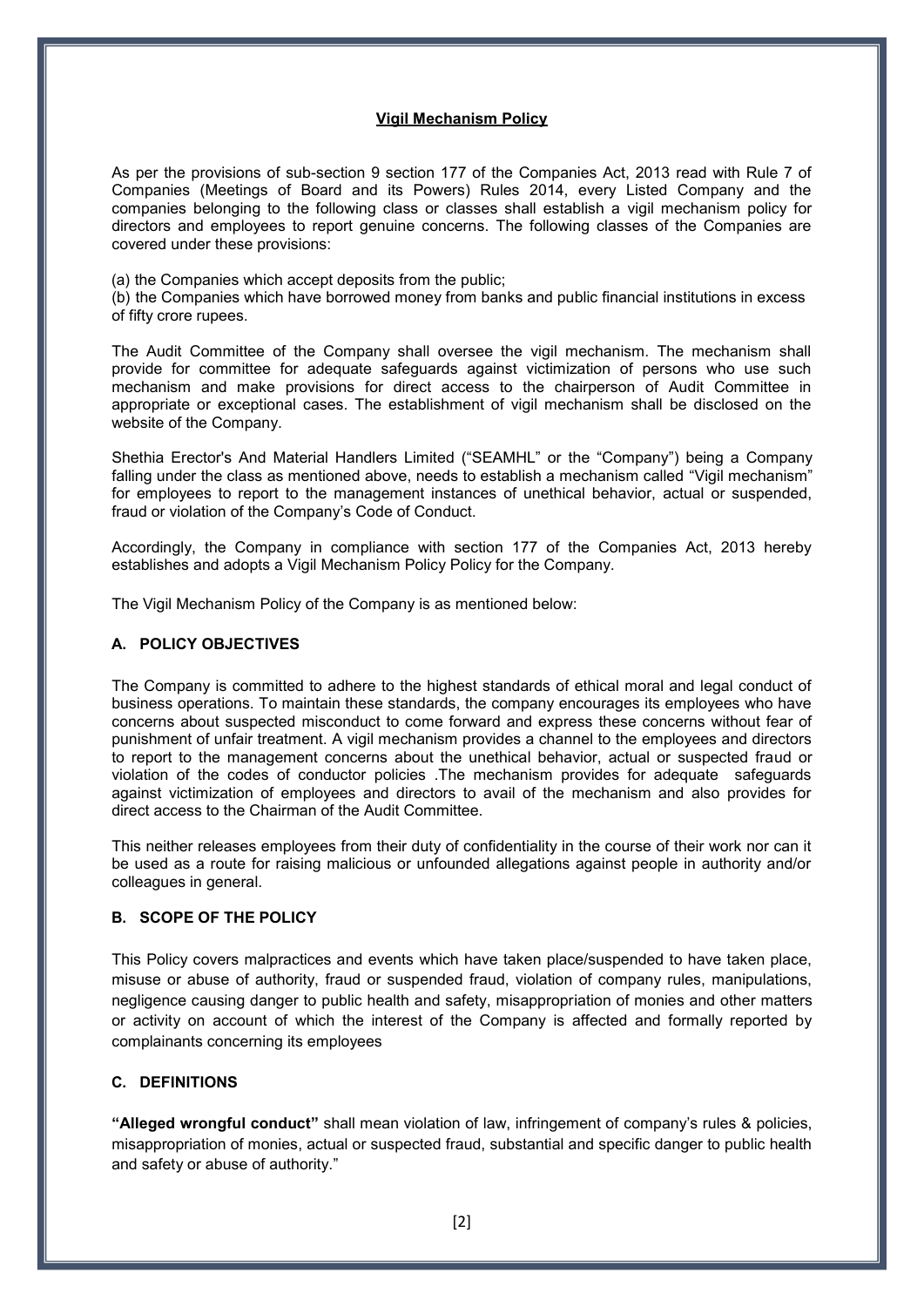**"Audit Committee"** means the Audit Committee constituted by the Board of Directors of the Company in accordance with Section 177 of the Companies Act, 2013 and read with Regulation 22 of Listing Obligations and Disclosures Regulations Agreement with the Stock Exchange.

**"Board"** means the Board of Directors of the Company.

**"Company"** means the Shethia Erector's And Material Handlers Ltd and all its offices.

**"Employee"** means all the present employees and whole time Directors of the Company.

**"Protected Disclosure"** means a concern raise by an employee or group of employees of the Company, through a written communication and made in good faith which discloses or demonstrates information about an unethical or improper activity under the titles "SCOPE OF THE POLICY" with respect to the Company. It should be factual and not speculative or in the nature of an interpretation/conclusion and should contain as much specific information as possible to allow for proper assessment of the nature and extent of the concern.

**"Subject"** means a person or group of persons against or in relation to whom a protected disclosure is made or evidence gathered during the course of an investigation.

**"Vigilance and Ethics Officer"** means an officer appointed to receive protected disclosures from complaints, maintaining records thereof, placing the same before the Audit Committee for its disposal and informing the complaint the result thereof.

**"Complaint"** is an employee or group of employees who makes a Protected Disclosures under this Policy.

## **D. ELIGIBILITY**

All directors and employees of the Company are eligible to make Protected Disclosures under the Policy in relation to matters concerning the company.

#### **E. SCOPE OF THE POLICY**

- Breach of the Company's Code of Conduct or other codes, policies etc. framed from time to time.
- Breach of Business Integrity and Ethics.
- Breach of terms and conditions of employment and rules thereof.
- Intentional Financial irregularities, including fraud, or suspected fraud.
- Deliberate violation of laws/regulations.
- Manipulation of company data/records.
- Pilferage of confidential/propriety information.
- Misappropriation of Company funds/assets.
- Any other fraudulent activity which may affect the Company adversely.

## **F. RECEIPT AND DISPOSAL OF PROTECTED DISCLOSURES:**

(i) All Protected Disclosures should be reported in writing by the complainant as soon as possible, not later than 30 days after the complainant becomes aware of the same and should either be typed or written in a legible handwriting in English.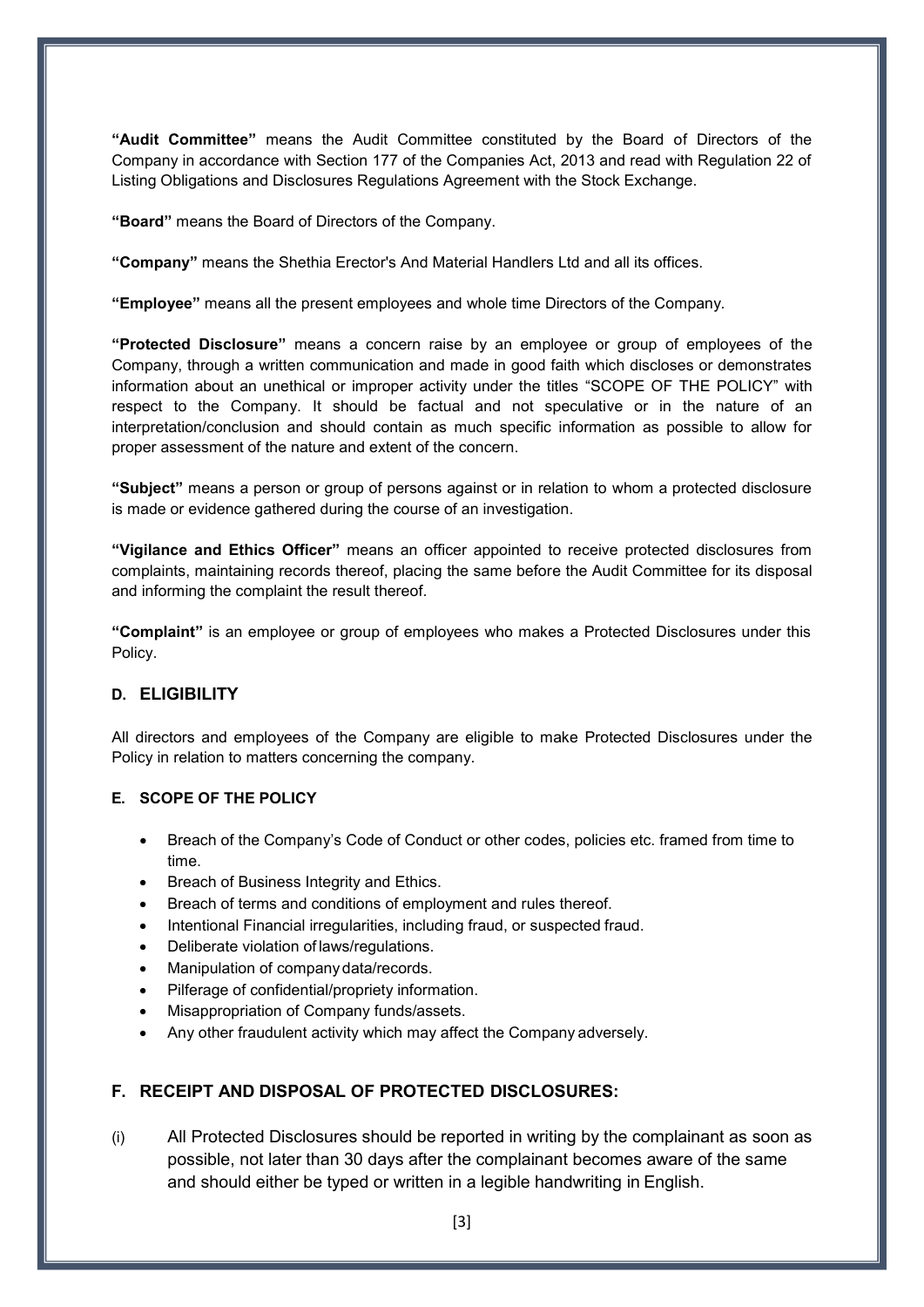- (ii) The Protected Disclosures should be sent/ submitted to the company in a closed and secured envelope and should be subscribed as "Protected disclosure under Vigil Mechanism Policy". The Protected Disclosure should be forwarded under a covering letter which shall bear the identity of the complainant. Alternatively, the same can be sent through an email with subject "Protected Disclosure under the Vigil Mechanism Policy". If the complaint is not subscribed and closed as mentioned above, it will not be possible for the Audit Committee to protect the complainant and the protected disclosure will be dealt with as if a normal disclosure.
- (iii) **All** Protected Disclosures should be addressed to the Vigilance and Ethics Officer of the company or to the Chairman of the Audit Committee. Anonymous/ pseudonymous disclosure shall not be entertained.
- (iv) On receipt of the protected disclosure the Vigilance and Ethics Officer shall detach the covering letter and process only the Protected Disclosure so that the identity of the complainant does not get disclosed. In order to protect identity of the complainant, the Vigilance and Ethics Officer will not issue any acknowledgement to the complainants. The Vigilance and Ethics Officer shall assure that in case any further clarification is required he will get in touch with complainant.

## (v) **The contact details of the Vigilance and Ethics Officer is as under:**

# **Name & Address** Mitesh Shethia

Shethia Erector's And Material Handlers Limited. Godrej Coliseum, B Wing 1301,13th Floor, Behind Everard Nagar, Off Eastern Express Highway, Sion- East Mumbai 400022 Email: [accounts@shethia.co.in](mailto:accounts@shethia.co.in) 

- (vi) Protected Disclosure against the Vigilance and Ethics Officer should be addressed to the Chairman of the Audit Committee and the Protected Disclosure against the Chairman of the Audit Committee should be addressed to the Chairman of Company.
- (vii) On receipt of the protected disclosure the Vigilance and Ethics Officer/ Chairman of the Audit Committee, as the case may be, shall make a record of the Protected Disclosure and also ascertain from the complainant whether he was the person who made the protected disclosure or not. He/she shall also carry out initial investigation either himself or by involving any other Officer of the Company or an outside agency before referring the matter to the Audit Committee of the Company for further appropriate investigation and needful action. The record will include:

## Brief Facts;

- Whether the same Protected Disclosure was raised previously by anyone, and if so, the outcome thereof;
- Whether the same Protected Disclosure was raised previously on the same subject;
- Details of actions taken by Vigilance and Ethics Officer/ Chairman/CEO for proceedings the complaint.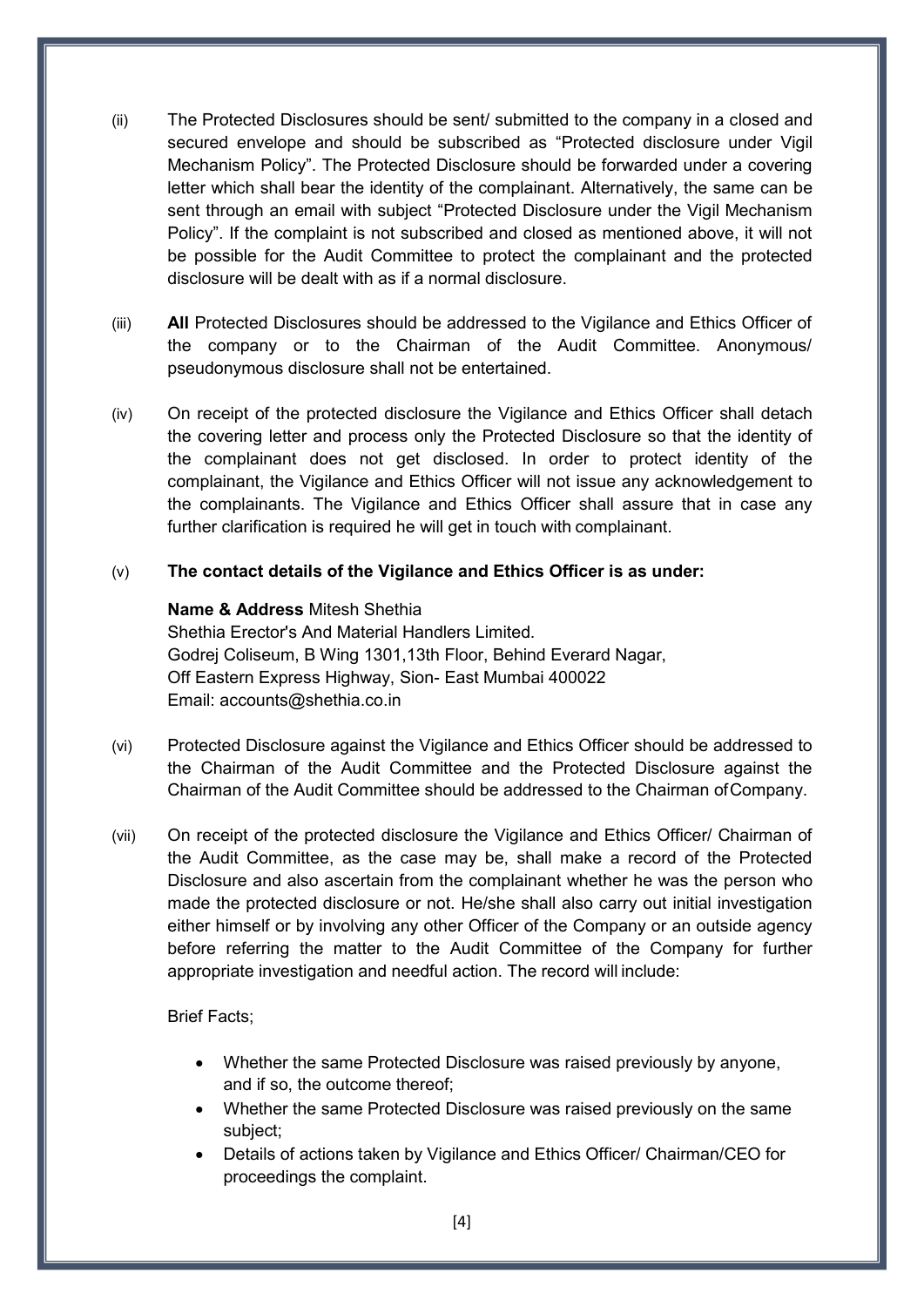- Findings the Audit Committee;
- The recommendations of the Audit Committee/ other actions(s);
- (viii) The Audit Committee, if deems fit, may call for further information or particular from the complainant.

# **G. INVESTIGATION**

**1.** All Protected Disclosures reported under this Policy will be thoroughly investigated by the Vigilance and Ethics Officer of the Company or such other officer as authorized by Vigilance and Ethics Officer who will investigate/ oversee the investigations under the authorization of the Audit Committee. Chairman of Audit Committee/ Vigilance and Ethics Officer may at its/his/her discretion consider involving any investigations for the purpose of investigation.

**2.** The decision to conduct an investigation taken into a Protected Disclosure by itself is not an acceptance of the accusation by the authority and is to be treated as a neutral fact-finding process because the outcome of the investigation may or may not support accusation.

**3.** Subjects(s) will normally be informed in writing of the allegations at the outset of a formal investigation and have opportunities for providing their inputs during the investigation.

**4.** Subjects(s) shall have a duty to co-operate with the Audit Committee or any of the Officers appointed by it in this regard.

**5.** Subject(s) have a right to consult with a person or persons of their choice, other than the Vigilance and Ethics Officer/Investigations and/or members of the Audit Committee and/or the whistle Blower.

**6.** Subject(s) have responsibility not or interfere with the investigation. Evidence shall not be withheld, destroyed or tampered with and witness shall not be influenced, coached, threatened or intimidated by the subject(s).

**7.** Unless there are compelling reasons not to do so, subject(s) will be given the opportunity to respond to material findings contained in the investigation report. No allegation of wrong doing against a subject(s) shall be considered as maintainable unless there is good evidence in support of the allegations.

**8.** Subject(s) have a right to be informed of the outcome of the investigations. If allegations are not sustained, the subject should be consulted as to whether public disclosure of the investigation results would be in the best interest of the subject and the company.

#### **H. DECISION AND REPORTING**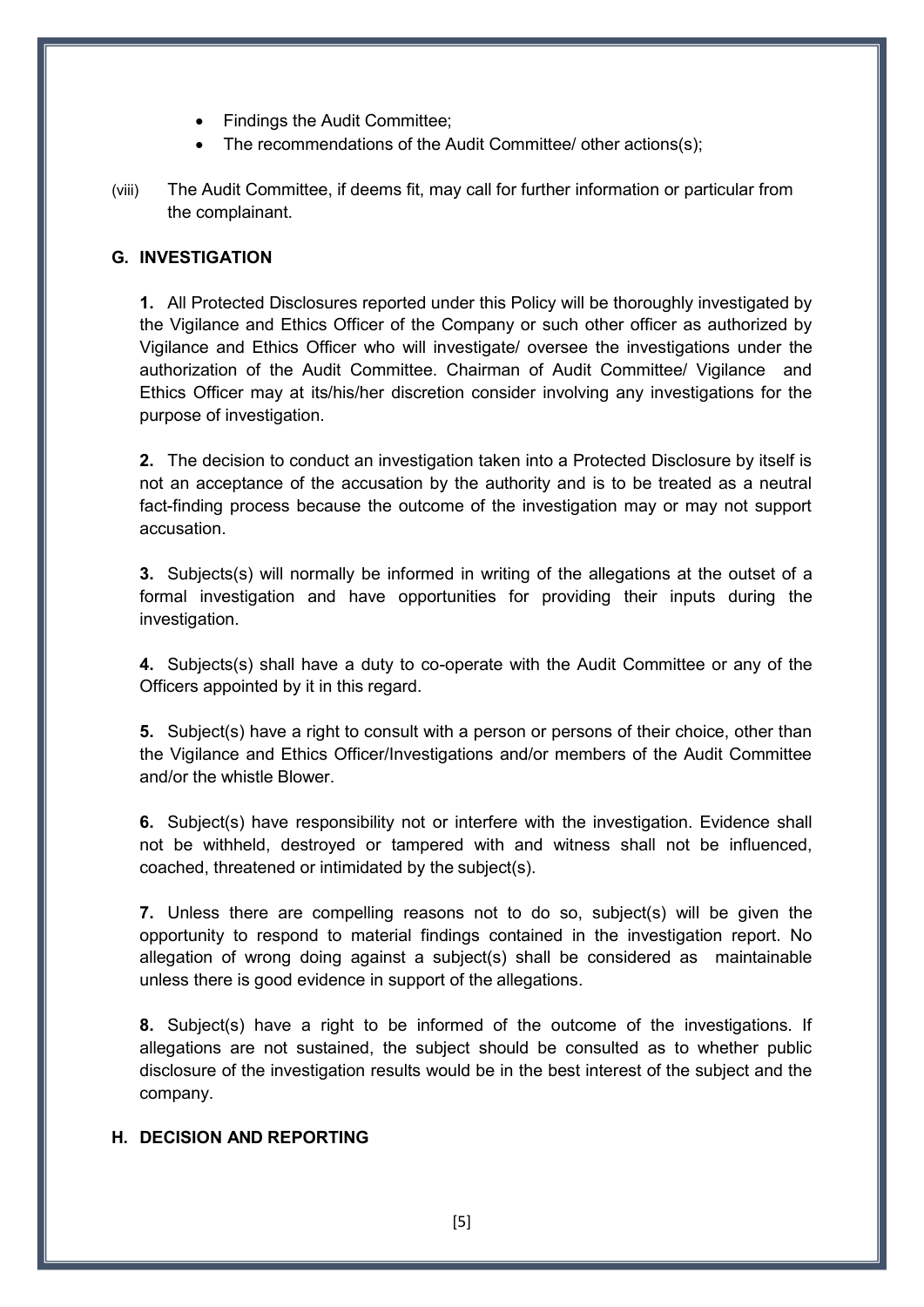**1.** If an investigation leads the Vigilance and Ethics Officer/ Chairman of the Audit Committee to conclude that an improper or unethical act has been committed, the Vigilance and Ethics Officer/ Chairman of the Audit Committee shall recommend to the management of the Company to take such disciplinary or corrective action initiated against the subject as a result of the findings of an investigation pursuant to this Policy shall adhere to the applicable personal or staff conduct and disciplinary procedures.

**2.** The Vigilance and Ethics Officer shall submit a report to the Chairman of the Audit Committee on a reasonably regular basis about all Protected Disclosures referred to him/her since the last report.

**3.** If the report of investigation is not to the satisfaction of the complainant, the complainant has the right to report the event to appropriate legal or investigating agency.

**4.** A complainant who makes false allegations of unethical & improper practices or about alleged wrongful conduct of the subject to the Vigilance and Ethics Officer or the Audit Committee shall be subject to appropriate disciplinary action in accordance with the rules, procedures and policies of the company.

#### **I. SECRECY/ CONFIDENTIALITY:**

The Whistle Blower, Vigilance and Ethics Officer, Members of Audit Committee, the subject and everybody involved in the process shall:

- Maintain confidentiality of all matters under this policy.
- Discuss only to the extent or with those persons as required under this policy for completing the process of investigations.
- Not keep the papers unattended anywhere at any time.
- Keep the electronic mails/files under password/ safe from unauthorized access.

## **J. PROTECTION**

1. No unfair treatment will be given to a complainant by virtue of his/ her having reported a Protected Disclosure under this policy. The company, as a policy, condemns any kind of discrimination, harassment, victimization or any other unfair employment practice being adopted against Whistle Blowers. Complete protection will, therefore, be given to Whistle Blowers against any unfair practice like retaliation , threat or intimidation of termination/ suspension of service, disciplinary action, transfer, demotion, refusal of promotion or the like including any direct or indirect use of authority to obstruct the Whistle Blower's right to continue to perform his duties/ functions including making further Protected Disclosure. The Company will take steps to minimize difficulties which the Whistle Blower may experience as a result of making the Protected Disclosure. Thus, if the Whistle Blower is required to give evidence in criminal or disciplinary proceedings, the company will arrange for the Whistle Blower to receive advice about the procedure etc.